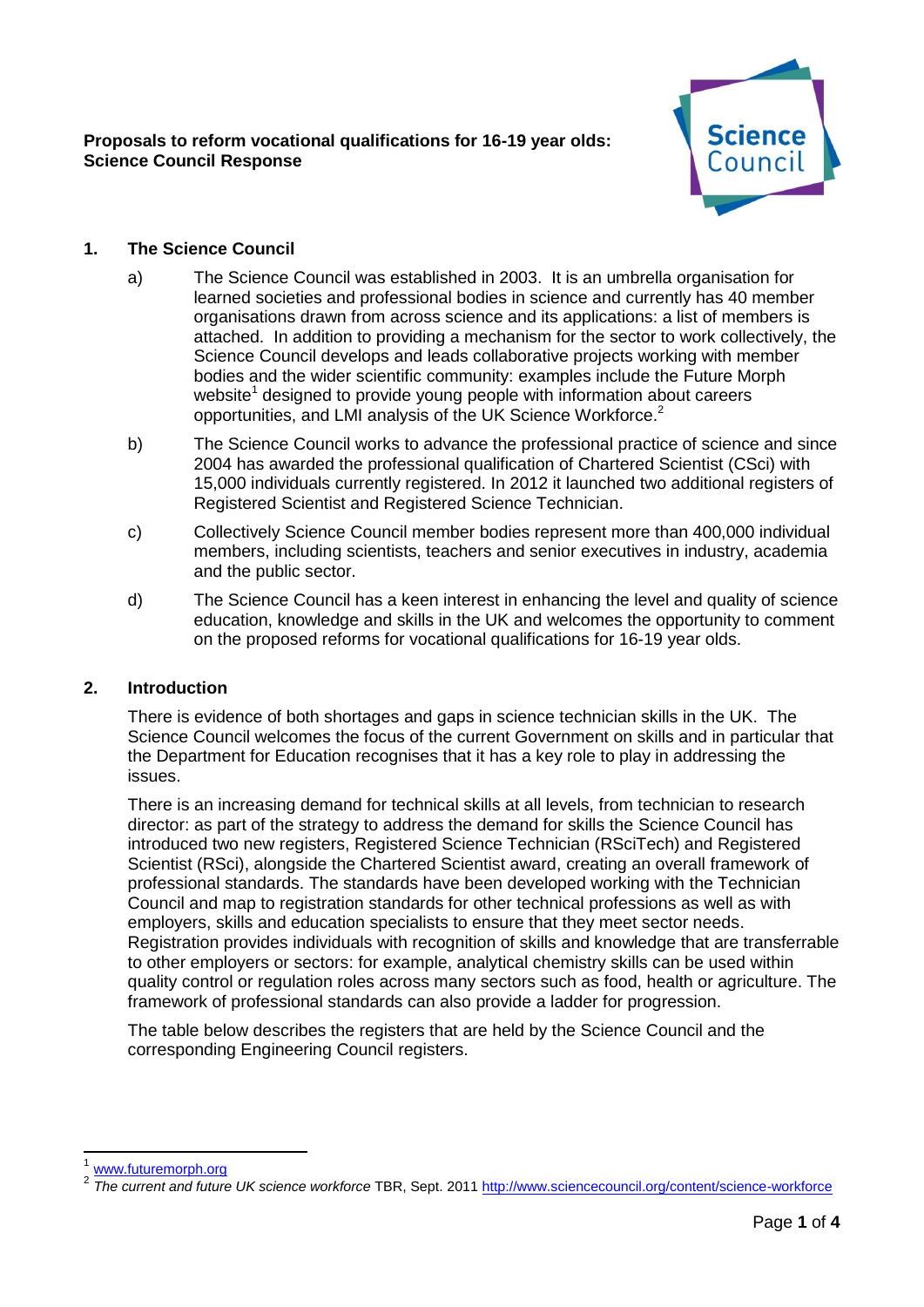| <b>Science Council</b><br>professional titles                                        | <b>Engineering Council</b><br>professional titles | <b>Typical qualification routes</b>                  |
|--------------------------------------------------------------------------------------|---------------------------------------------------|------------------------------------------------------|
| <b>Registered Science</b><br>Technician<br>(RSciTech)                                | <b>Engineering Technician</b><br>(EngTech)        | Advanced Apprenticeship, A-<br>levels, BTEC National |
| <b>Registered Scientist</b><br>(RSci)                                                | <b>Incorporated Engineer</b><br>(IEng)            | Higher Apprenticeship,<br>HNC/HND                    |
| <b>Chartered Scientist,</b><br><b>Chartered Science Teacher</b><br>(CSci, CSciTeach) | <b>Chartered Engineer</b><br>(CEng)               | Masters' Degree                                      |

The qualifications that underpin progression to professional recognition are a crucial aspect of the system and as part of the development of the new levels of registration the licensed bodies offering Registered Science Technician and Registered Scientist are mapping the relevant qualifications landscape. The exercise will also assist the identification of gaps in the provision of vocational qualifications and will aid employers' understanding of qualifications. At the moment vocational qualifications only account for approximately 10% of Level 3 science provision in stark contrast to engineering where vocational routes dominate.<sup>3</sup>

In addition, there is evidence from some sectors (specifically within bioscience and schools) where there has been a growing tendency for employers to recruit graduates to technician roles despite the disparity with skill requirements and the high probability that graduates will be unsatisfied in the roles and may move on quickly. Our research<sup>4</sup> indicates that this behaviour is driven by a familiarity with the attributes of graduates and confidence and understanding of the qualifications. Employers accept that the skills match may not be appropriate but believe graduates can easily be trained. Another key motivation for targeting graduates is confidence that they will be able to attract sufficient applicants. At present neither aspect, familiarity with the outcomes of study and availability of individuals, holds true for vocational qualifications. It is therefore not surprising that employers seek graduates. A healthy labour market should not be reliant on a single training stream and instead should include a strong role for vocational qualifications both to support training and to widen the cohort of individuals gaining science skills.

# **3. Classification of vocational qualifications**

The Science Council welcomes the proposal to provide clarity through categorising qualifications as Academic Qualifications, Applied General Qualifications or Occupational Qualifications and believes this will be helpful for both employers and learners in identifying the appropriate qualification routes for them: previously there has been potential for qualifications that focus on practical or applied learning to be confused with those that are designed to lead directly to an occupation

The UK must significantly increase the study of STEM post-16 in order to meet the anticipated skills demand. Hitherto the focus in education policy has prioritised progression to HE but it is important for the continued development of the knowledge and science based sectors that the UK's non-graduate technician workforce is also significantly expanded. The Science Council considers that developing a greater range of qualifications in order to provide progression and to attract a broader cohort through applied learning must be part of the Government's

 3 *FE STEM Data Project*, Royal Academy of Engineering July 2011

<sup>4</sup> *Science Technicians in the workforce* CFE, 2011<http://www.sciencecouncil.org/content/research>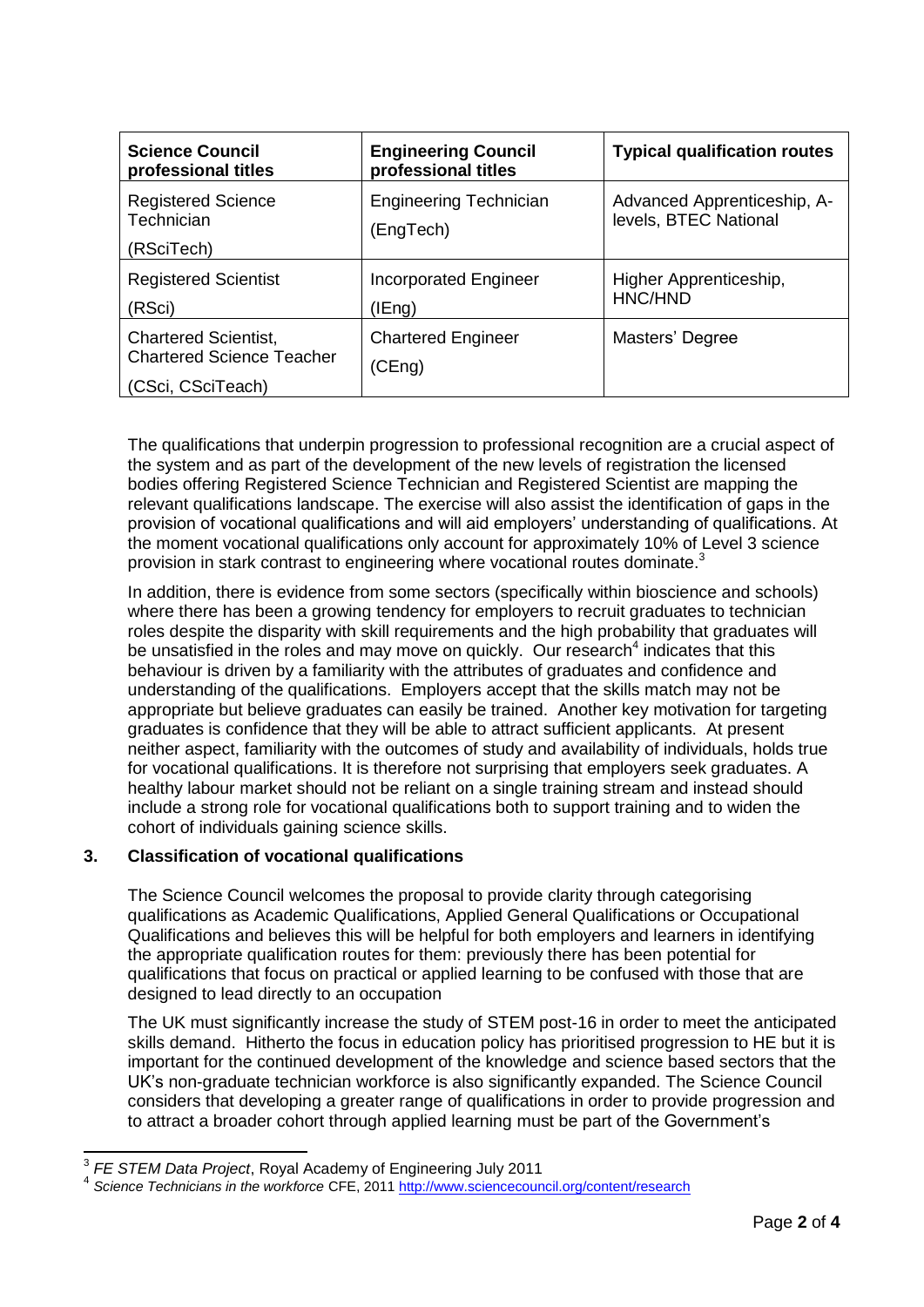### strategy.

The Science Council supports the proposed requirement for Applied General Qualifications and Occupational Qualifications to be endorsed for progression and employability respectively. As part of the charitable activities to further education, many of the Science Council's member bodies have significant experience in working with universities, awarding organisations and employers to accredit qualifications and training. They have a wellestablished track record for providing a link to professional standards and thus an assurance of quality and content for both undergraduate and postgraduate degrees and other qualifications; as such they are ideally positioned to play a role in assessing Applied General and Occupational Qualifications and act as a conduit for wider employer and higher education institution input. However, while engineering institutions have been accrediting vocational qualifications for some time, this is a relatively new process in science and may take some time to embed across the breadth of science-based vocational and applied qualifications. Our member bodies are currently exploring the most appropriate way forward to ensure that they can quickly recognise or approve the occupational and applied qualifications that will contribute towards meeting the requirements for professional registration.

We recommend that with regard to quality assurance measures, the Department for Education works with the science professional bodies to utilise their experience and wider networks to ensure that the standards for vocational qualifications are coherent with the standards for professional registration.

## **4. Proven Track Record**

The Science Council agrees that a proliferation of qualifications should be avoided and welcomes the proposed reforms that are intended to reduce fragmentation. We welcome the requirement that new qualifications should be piloted and to establish a benchmark for the take up of Applied General Qualifications in their first year. However, we have some concerns with regard to the proposed benchmark of at least 100 young people in at least five centres during the first year and how well this will sit with the demands of meeting the needs of employers.

#### **5. Conclusion**

The most common route into science careers is currently a degree with a smaller percentage of science workers being non-graduates. Other routes into science have become much less common in recent years, with vocational pathways overlooked and skills policies focused on graduate and higher level skills. However many professional bodies have experience of providing support and recognition for non-traditional routes into science and the Science Council's work on technician skills has renewed this interest and recognition of the wider skills needed in science especially in relation to vocational pathways.

The Registered Science Technician scheme has been in place for a little over one year and the community remains at an early stage in bringing all the necessary strands of work together. However, the Government's proposed changes to 16-19 vocational education come at excellent moment in the development of non-graduate STEM skills, and the Science Council is very keen to support the implementation of the proposed developments.

Diana Garnham Chief Executive May 2013